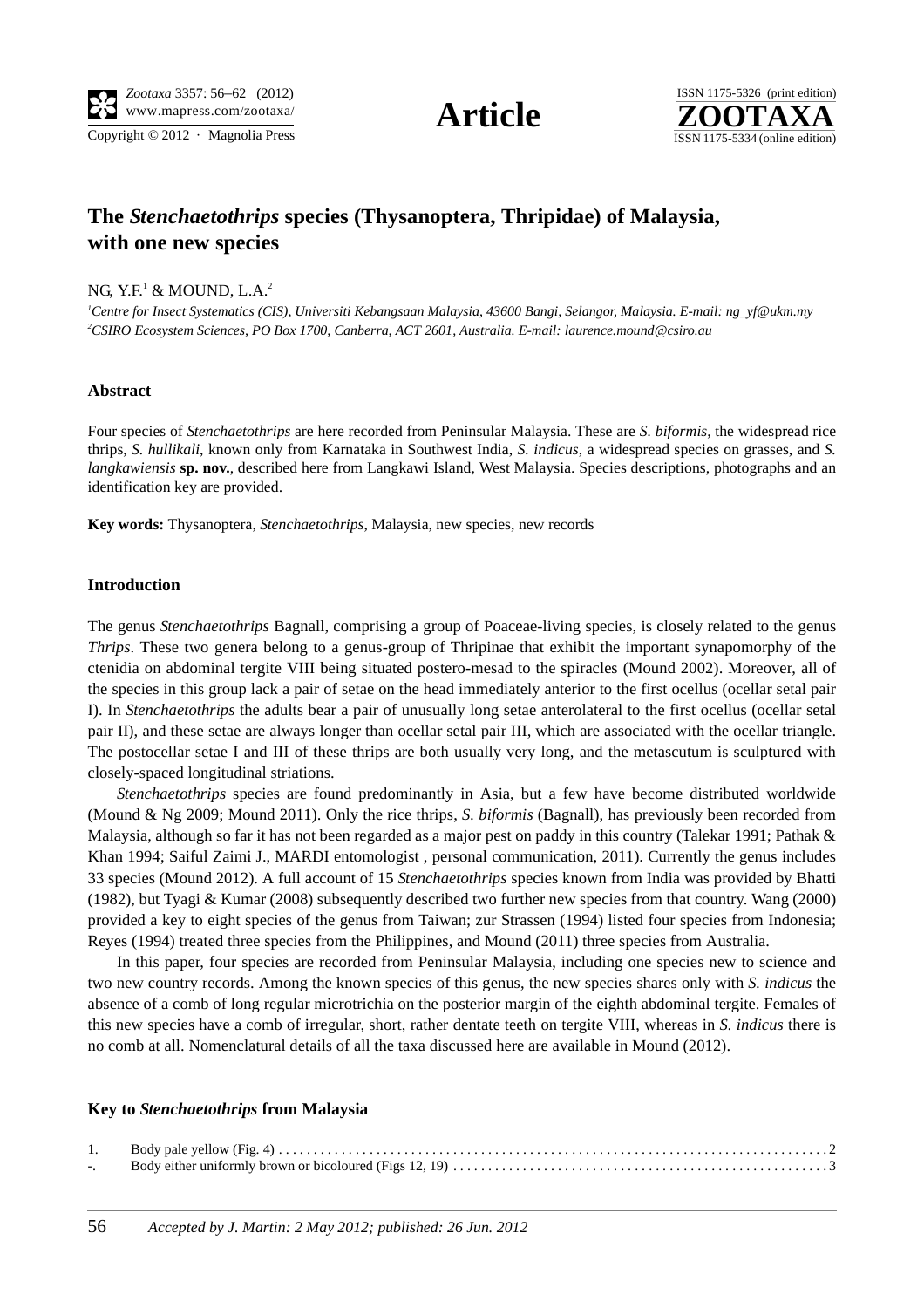| 2. | Abdominal tergites VI-VII posterior margins at least laterally with microtrichia, VIII posterior margin with almost complete                        |
|----|-----------------------------------------------------------------------------------------------------------------------------------------------------|
|    |                                                                                                                                                     |
|    | Abdominal tergites VI-VII posterior margins with no microtrichia, VIII posterior margin without a comb but sometimes with                           |
|    | small flattened lobes (Fig. 6). $\dots \dots \dots \dots \dots \dots \dots \dots \dots \dots \dots \dots \dots \dots \dots \dots \dots \dots \dots$ |
| 3. | Head, pronotum and abdominal tergite I yellowish brown, abdomen dark brown (Figs 12, 13); ocellar setae II and III subequal                         |
|    |                                                                                                                                                     |
|    | Head, pronotum and entire abdomen uniformly dark brown (Fig. 19); ocellar setae II much longer than setae III (Fig. 17); male                       |
|    |                                                                                                                                                     |

#### *Stenchaetothrips biformis* **(Bagnall)**

*Female macroptera*. Body uniformly brown (Fig. 19); antennal segments I–II dark, II paler at apex, III pale, IV slightly shaded, V–VII dark; all tibiae and tarsi pale, femur slightly shaded near base; fore wing uniformly shaded, clavus strongly shaded (Fig. 22). Head not convex in front; ocellar setal pair II longer than setal pair III; post-ocellar setal pair I variable, either both present or with one or both setae absent, when present longer than pair II and subequal to pair III, these setae usually as long as distance between hind ocelli. Pronotum with about 12 discal setae, median area smooth, posterior margin with a few weak transverse striations; posterior margin with 3–4 pairs of setae (Fig. 17), median pair variably long. Mesonotum without anterior campaniform sensilla. Metanotum with closely spaced striations, campaniform sensilla absent, median setae arising behind anterior margin but varying in position. Meso- and metafurca each without a spinula. Metasternum with about 14 discal setae. Abdominal tergites V–VIII with paired ctenidia; tergites I–VII posterior margin with a few tooth-like microtrichia laterally, VIII posterior margin with a complete comb of long slender microtrichia; submedian setae on VIII not extending beyond posterior margin; IX without anterior pair of campaniform sensilla. Sternites with irregular minute microtrichia on sculpture lines, sometimes with a few marginal microtrichia.

*Male macroptera*. Similar to female but smaller; sternites III–VII with a transverse pore plate, microtrichia more prominent on sternites and sternal posterior margins (Fig. 20).

**Specimens studied**. **MALAYSIA**, Selangor, UKM campus, 6 females, 1 male on grass near damp site, 14.ii.2012 (Ng, Y.F.) (CISUKM; ANIC).

**Comments.** This species, the rice thrips, is common in the state of Kedah, the primary rice production state in Peninsular Malaysia. It seems to be more abundant during the flowering season of paddy, but is usually considered a pest of seedling rice (Pathak & Khan 1994). Serious crop loss to this pest species has not been recorded in Malaysia. A few specimens, presumably vagrants, were recorded on *Capsicum annuum* in Peninsular Malaysia by Azidah (2011). Variation in the head chaetotaxy between populations of this species was discussed by Vierbergen (2004) and by Mound (2011).

#### *Stenchaetothrips hullikali* **Tyagi & Kumar**

*Female macroptera*. Body bicoloured, head, thorax and abdominal tergite I brownish yellow; head at anterior, and mesothorax laterally, slightly darker; tergites II–X dark brown (Fig. 12); antennal segment I and base of II pale brown, III yellow, IV–VII brown; all legs yellow; fore wing pale sub-basally and at apex, brown medially (Fig. 16), clavus slightly shaded at base. Head wider than long; ocellar setae II scarcely longer than III (Figs 13, 14); postocellar setae III about twice as long as setae I and II. Pronotum with about 16 discal setae, median area almost smooth or with very weak transverse striations; 2 pairs of long postero-angular setae, 3 pairs of postero-marginal setae, median pair longer than submedian setae. Mesonotum with a pair of anterior campaniform sensilla. Metanotum with closely spaced striations, campaniform sensilla absent, median setae close together near anterior margin (Fig. 15). Meso- and metafurca each without a spinula. Metasternum with about 16 discal setae. Abdominal tergites VI–VIII with paired ctenidia, V with a very weak pair; tergites I–VII posterior margin laterally sometimes with a few minute teeth or microtrichia; VIII with a complete comb of long, slender microtrichia (Fig. 11); submedian setae on VIII not extending beyond posterior margin; IX with anterior pair of campaniform sensilla present (Fig. 11). Sternites V–VII with margin smooth, without rows of minute teeth or microtrichia (Fig. 9).

*Male macroptera*. Similar to female but smaller; tergites II–VII posterior margin with more extensive microtrichial teeth than in female, on IV–VII the row almost complete; tergite VIII posterior margin with row of microtri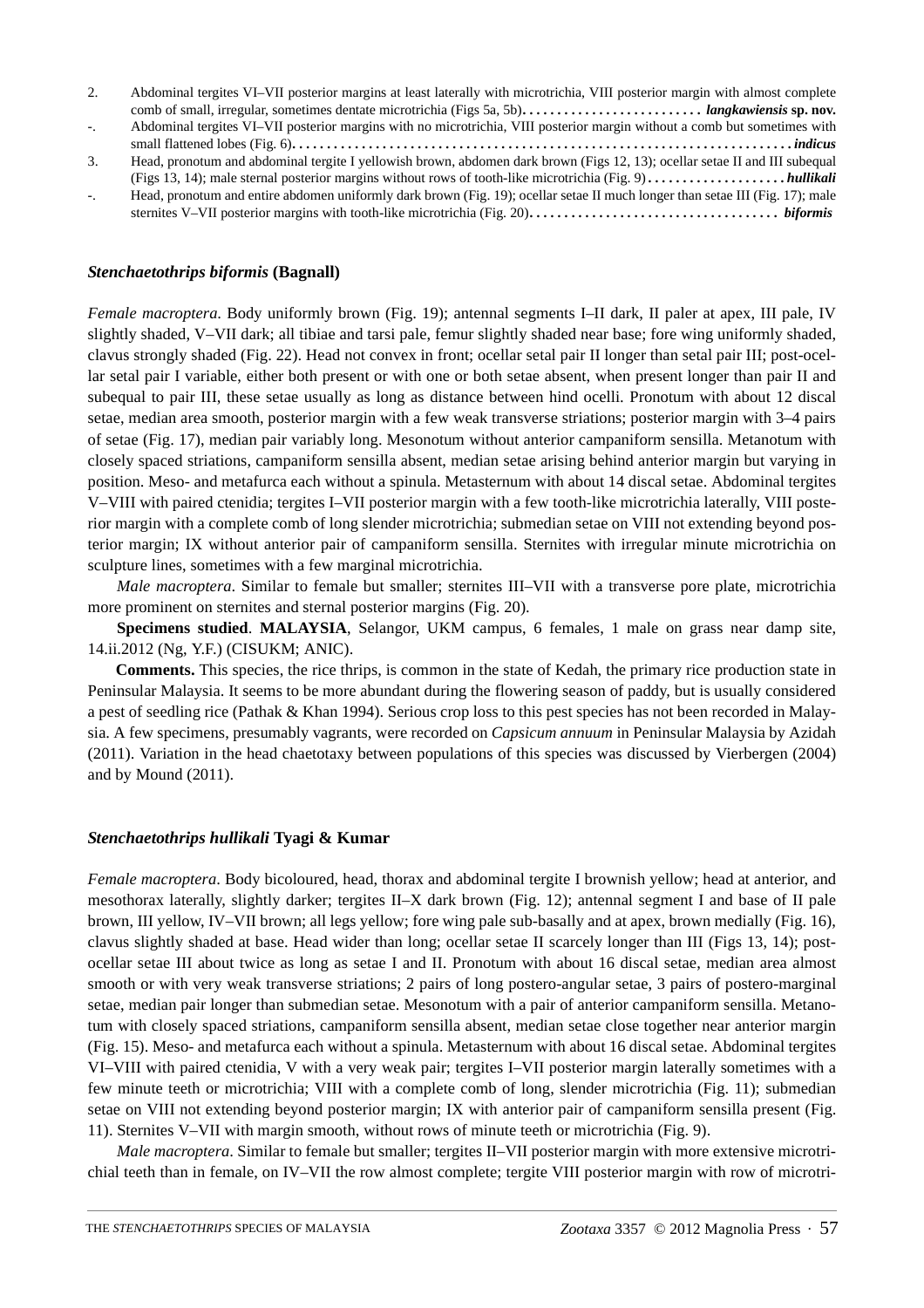chial teeth not quite complete, unlike that on the female; sternites III–VII with oval pore plates, pore plates reaching submedian posteromarginal setae.

**Specimens studied. MALAYSIA**, Selangor, Kota Damansara Forest Reserve, 4 females, 1 male on grass, 19.iv.2011 (Ng, Y.F. & Eow, L.X.) (CISUKM; ANIC).

**Comments.** This species is here identified by comparison with the original description and illustrations of *S. hullikali*. However, the specimens listed bear unusually long post ocellar setae III that are about twice as long as setae pair II, and antennal segment I is shaded in contrast to the original description. In India, this species was collected from *Oryza sativa*, the major host plant of *S. biformis*. However, the Malaysian specimens were taken from unidentified grasses, and there is no evidence that this thrips might be specific on any particular species of Poaceae.

#### *Stenchaetothrips indicus* **(Ramakrishna & Margabandhu)**

*Female macroptera*. Body and legs clear yellow, abdominal segments VIII–X slightly darker (Fig. 4); antennal segments I–V pale, V slightly shaded at extreme apex, VI light brown on distal third, VII light brown; fore wing pale. Head evenly convex in front (Fig. 2); ocellar setae II long, but not twice as long as ocellar setae III; all post-ocellar setae long and subequal in length. Pronotum with more than 50 discal setae, widely spaced transverse striations at anterior and median area, and closely spaced striations near posterior margin; with 2 pairs of long, slender posteroangular setae, 5 pairs of short postero-marginal setae (Fig. 2). Mesonotum with no anterior campaniform sensilla. Metanotum with closely spaced striations, campaniform sensilla absent, median setae arising far behind anterior margin. Meso- and metafurca each without a spinula; metasternum with about 30 discal setae. Abdominal tergites VI–VIII with paired ctenidia, V with a very weak pair; tergite I with a few striations across segment, II–VII without transverse striations medially; tergites II–VIII posterior margin simple, without microtrichia; submedian discal setae on VIII unusually long, extending beyond posterior margin (Fig. 6); IX without anterior pair of campaniform sensilla (Fig. 6). Sternites with no marginal microtrichia.

**Specimens studied. MALAYSIA**, Terengganu, Kuala Ibai, 5 females on *Cymbopogen citratus*, 9.xii.2011 (Ng, Y.F.) (CISUKM; ANIC).

**Comments.** The females identified here as *S. indicus* differ from those seen from Australia (Mound 2011) in having the submedian discal setae on tergite VIII very long, extending beyond the posterior margin of the tergite. Similar specimens have been studied from Thailand and from Papua New Guinea, but the Australian specimens have this pair of setae not extending beyond the posterior margin of the segment. The specimens from Malaysia have numerous pronotal discal setae, but the number of these setae is considered to be variable in *S. indicus* (Mound 2011). One of these females has a complete row of setae on the first vein of one fore wing, although the other wing has the normal chaetotaxy of 3 or 4 setae on the distal half.

## *Stenchaetothrips langkawiensis* **sp. n.**

*Female macroptera*. Body and legs clear yellow, abdominal segments VIII–X darker yellow; antennal segments I–V pale, V slightly shaded at extreme apex, VI light brown on distal half, VII light brown (Fig. 3); fore wing pale (Fig. 8). Head, about as long as wide; ocellar setae II at least twice as long as ocellar setae III; post-ocellar setae subequal in length (Fig.1). Pronotum with 20–25 discal setae, and weak, widely spaced transverse striations; with 2 pairs of long postero- angular setae, 3 pairs of postero-marginal setae. Mesonotum with no anterior campaniform sensilla. Metanotum with closely spaced striations, campaniform sensilla absent, median setae arising behind anterior margin (Fig. 7). Meso- and metafurca each without a spinula; metasternum with about about 6–14 discal setae. Abdominal tergites VI–VIII with paired ctenidia, V with a very weak pair; I–VII posterior margin laterally with a few weakly dentate microtrichia, sometimes extending across the margin medially on VI–VII; tergite VIII with almost complete comb of small, irregular, sometimes dentate microtrichia (Figs 5a, 5b); submedian setae on VIII not extending beyond posterior margin; anterior pair of campaniform sensilla on IX variable, present or absent. Sternites VI–VII posterior margin laterally, between setae S2 and S3, with a small craspedum comprising 3–6 dentate microtrichia.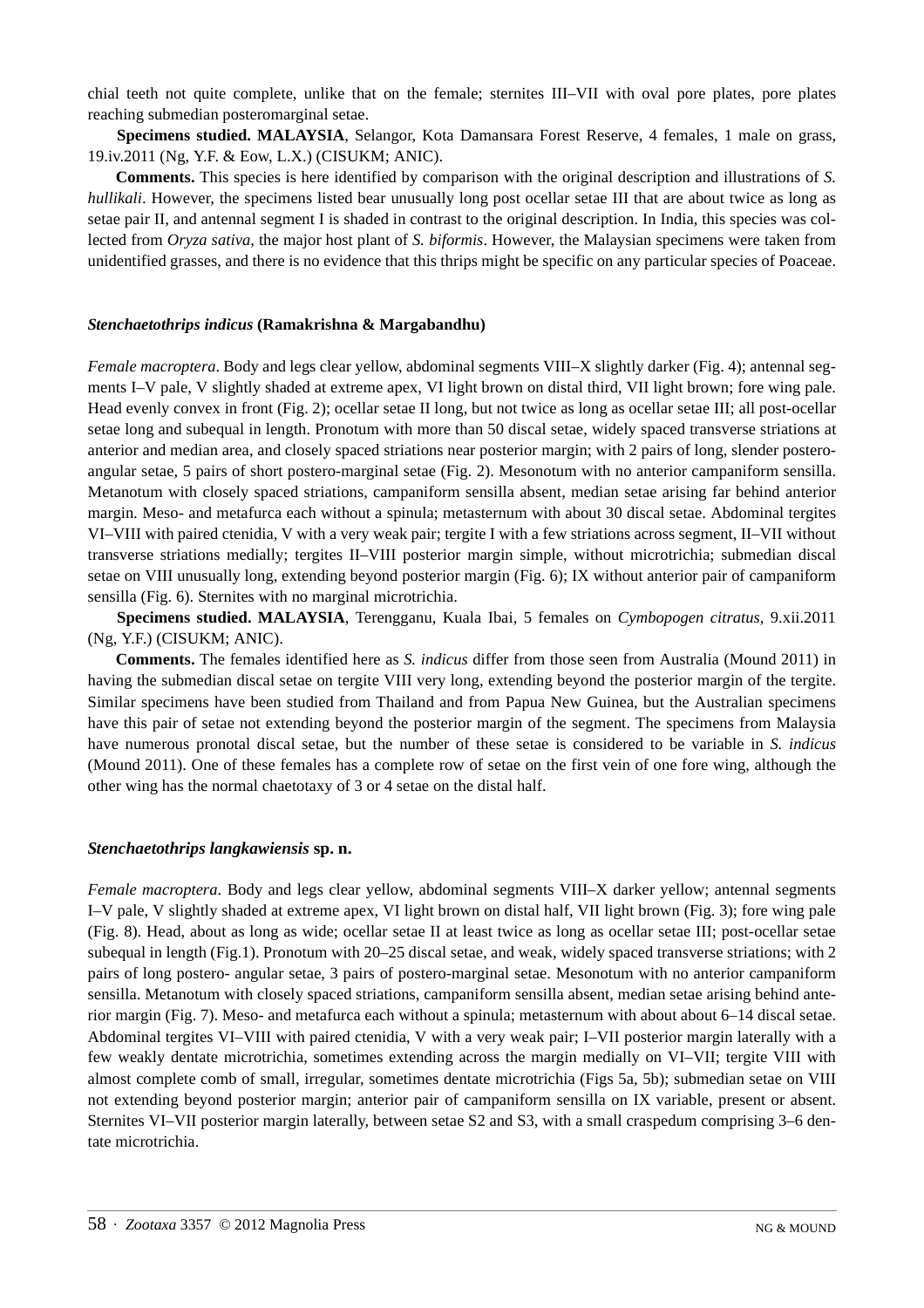

**FIGURES 1–8.** *Stenchaetothrips langkawiensis* **sp. n.**: **(1)** Head; **(3)** Antenna; **(5)** Abdominal tergites VI–VIII: **(5a)** Holotype, **(5b)** Paratype; **(7)** Meso- and metanotum; **(8)** Fore wing. *S. indicus*: **(2)** Head; **(4)** Female; **(6)** Abdominal segments VII–X.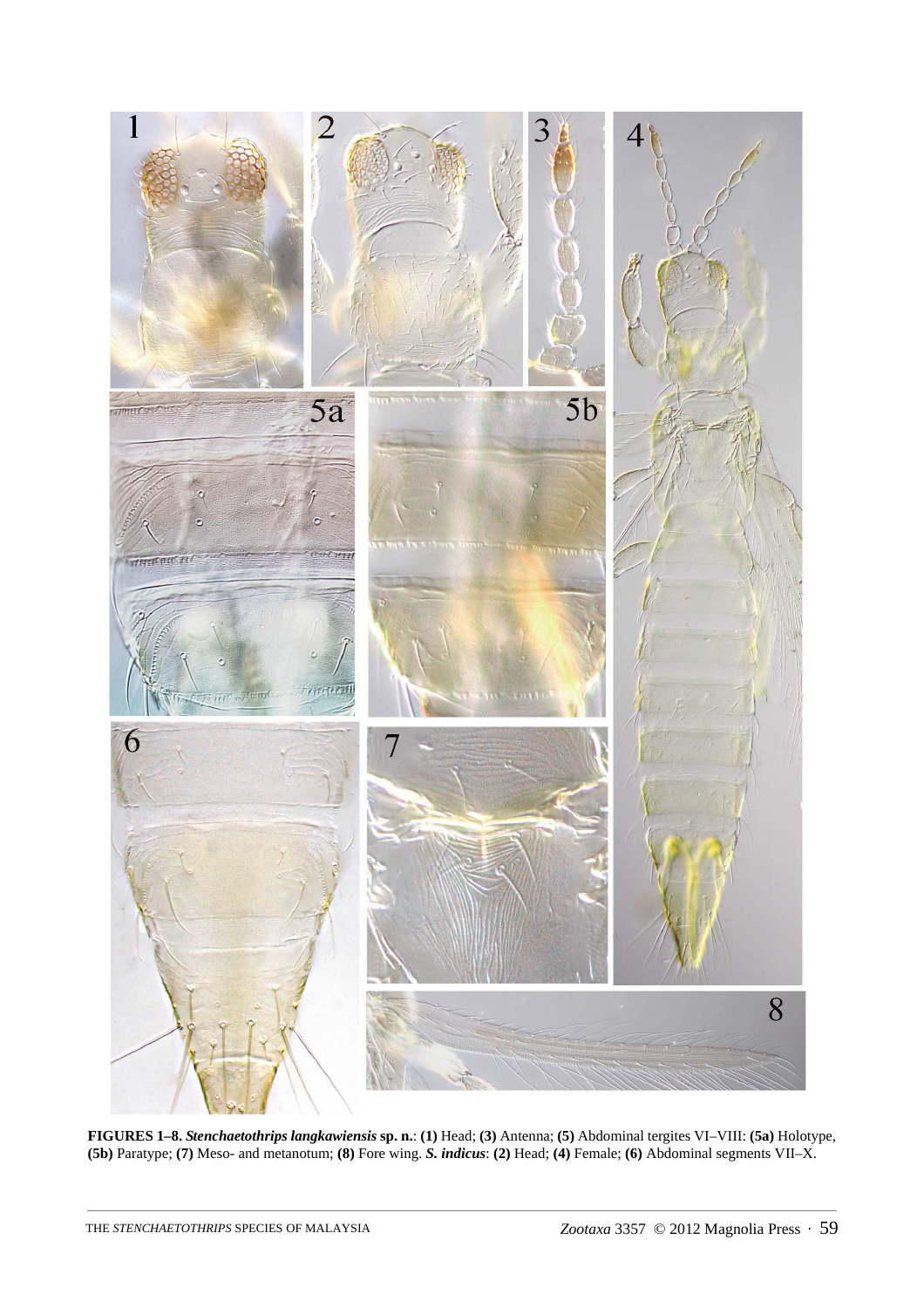

**FIGURES 9–16.** *Stenchaetothrips hullikali*: **(9)** Male abdominal sternites; **(10)** Male abdominal tergites; **(11)** Female abdominal tergites; **(12)** Female; **(13)** Head and pronotum; **(14)** Head (lateral view); **(15)** Meso- and metanotum; **(16)** Fore wing.

**Measurements** (holotype female in microns). Body length 1150. Head length 110; width across eyes 115; ocellar setal pair II each 40; ocellar setal pair III each 20. Pronotum, length 118; width 125, postero-angular setae, inner 50, outer 30. Fore wing length 600. Antennal segments III–VII length, 33, 33, 33, 45, 20 respectively.

#### *Male.* Unknown.

**Specimens studied.** Holotype female. **MALAYSIA**, Kedah, Langkawi, on grass, 15.i.2011 (Eow, L.X. & Ng, Y.F.) (ANIC). Paratypes: 2 females collected with holotype (CISUKM).

**Comments.** This new species is particularly similar to *S. indicus*, in that the females lack a comb of long regular microtrichia on the posterior margin of the eighth abdominal tergite, and both species are almost completely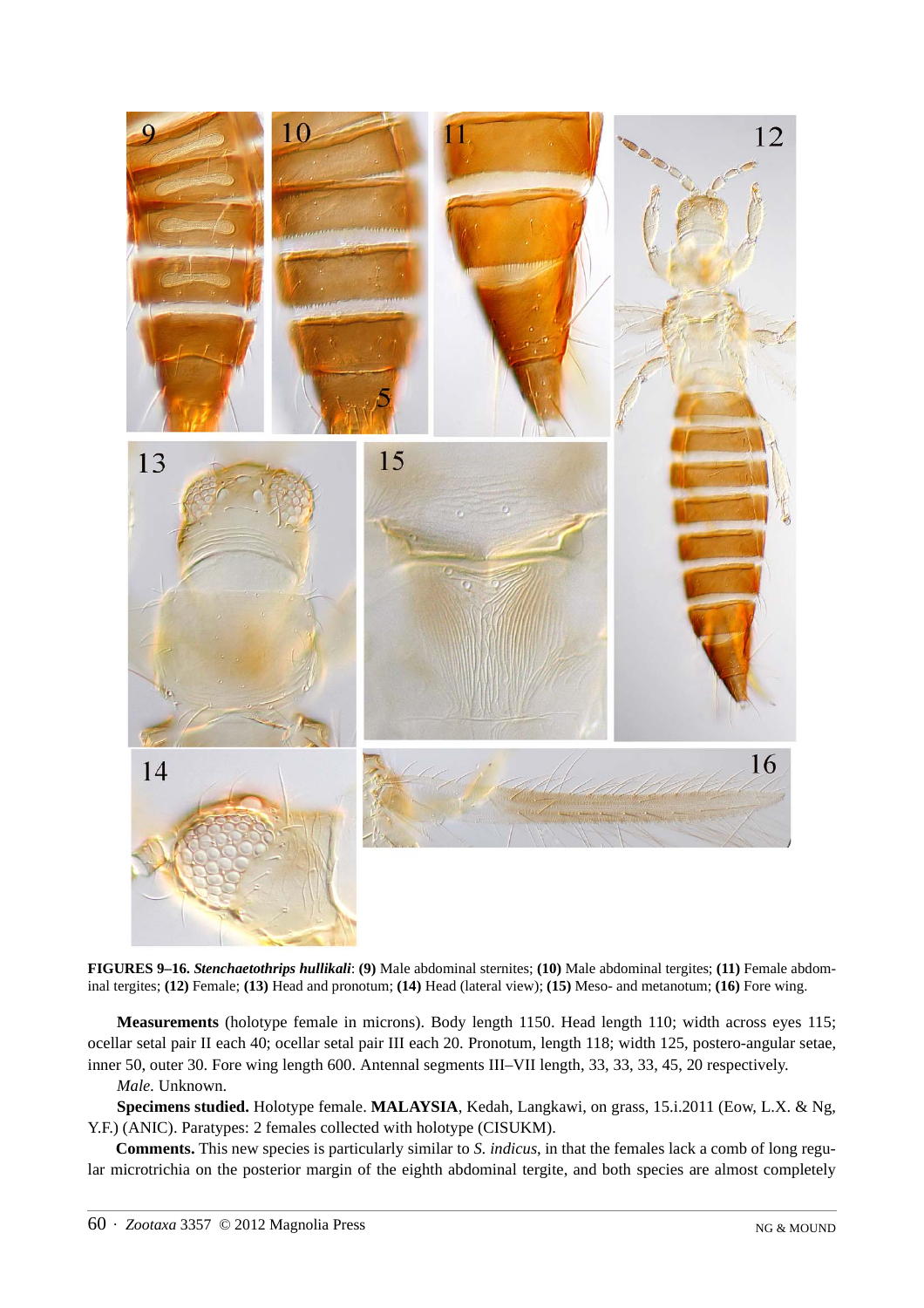yellow. However, the new species differs from *S. indicus* in having the posterior margins of the abdominal tergites, at least laterally, with short almost dentate microtrichia, and on VIII there is an almost complete comb of small, irregularly dentate microtrichia. All other species in this genus are reported to have a comb of long slender microtrichia on this tergite. The anterior campaniform sensilla on tergite IX vary among the three available specimens; the holotype and one paratype each have only the left one present, but the other paratype has a pair of sensilla.



**FIGURES 17–22.** *Stenchaetothrips biformis*: (17)Head and pronotum; (18) Female abdominal tergites VI–IX; (19) Female; (20) Male abdominal sternites VI–VIII; (21) Male abdominal tergites VI–VIII; (22) Fore wing.